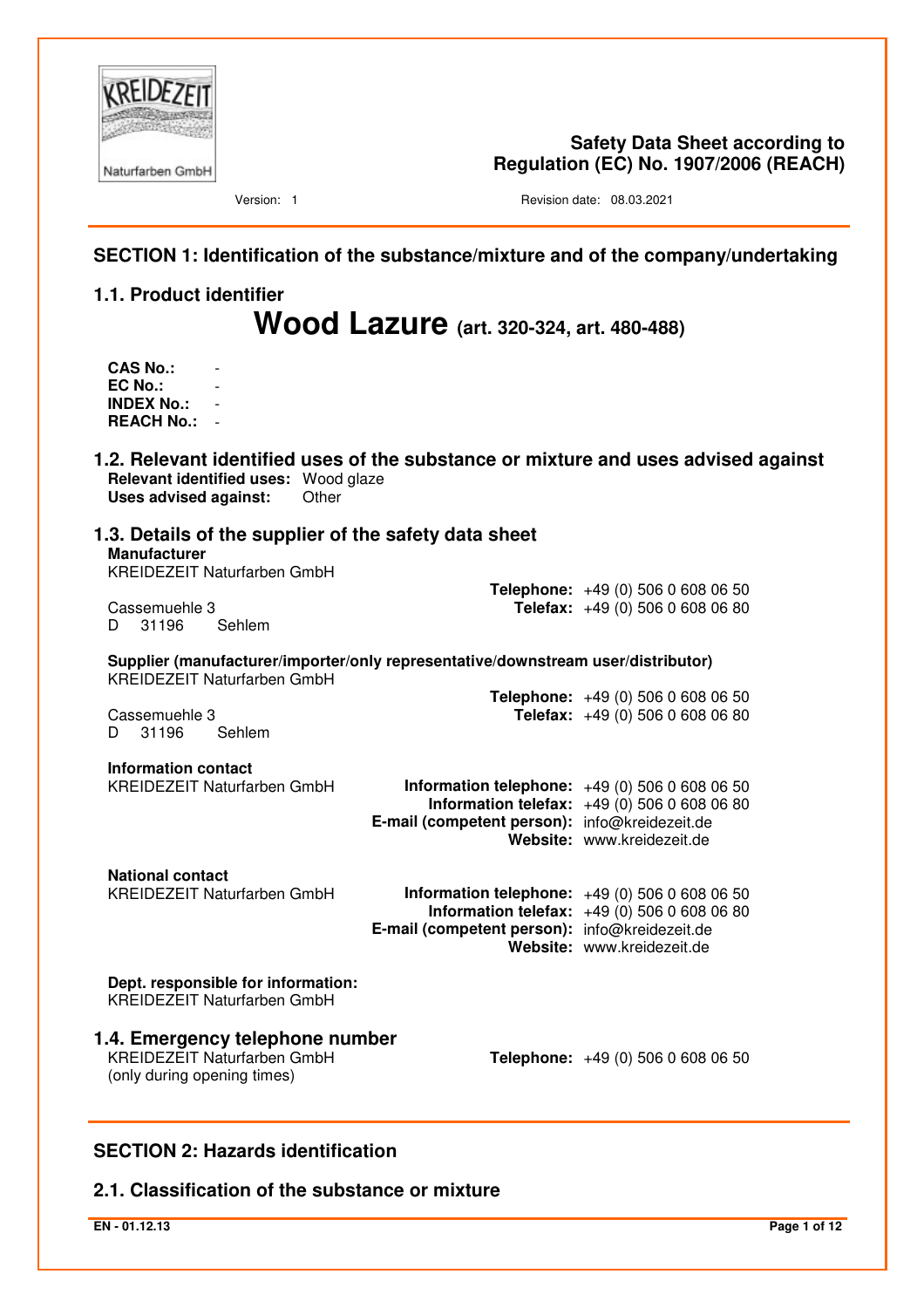### Regulation (EC) No 1272/2008:

Flam. Liq. 3; H226 , Acute Tox. 4; H332 , Acute Tox. 4; H312 , Acute Tox. 4; H302 , Asp. Tox. 1; H304 , Eye Irrit. 2; H319 , Skin Irrit. 2; H315 , Skin Sens. 1; H317 , Aquatic Chronic. 2; H411

Directive 67/548/EEC: -; R10 , Xn; R20 , Xn; R21 , Xn; R22 , Xi; R36 , Xi; R38 , -; R43 , N; R51 , -; R53 , Xn; R65

### **2.2. Label elements**

**Classification according to Regulation (EC) No. 1272/2008 [CLP] Hazard pictograms:**  AAAA

|                                  | GHS02, GHS08, GHS07, GHS09                                               |
|----------------------------------|--------------------------------------------------------------------------|
| Signal word:                     | Danger                                                                   |
| Hazard statements:               | 226<br>Flammable liquid and vapour.                                      |
|                                  | 302<br>Harmful if swallowed.                                             |
|                                  | 304<br>May be fatal if swallowed and enters airways.                     |
|                                  | 312<br>Harmful in contact with skin.                                     |
|                                  | 315<br>Causes skin irritation.                                           |
|                                  | 317<br>May cause an allergic skin reaction.                              |
|                                  | 319<br>Causes serious eye irritation.                                    |
|                                  | 332<br>Harmful if inhaled.                                               |
|                                  | 411<br>Toxic to aquatic life with long lasting effects.                  |
| <b>Precautionary statements:</b> | 210<br>Keep away from heat, hot surfaces, sparks, open flames and other  |
|                                  | ignition sources. No smoking.                                            |
|                                  | 233<br>Keep container tightly closed.                                    |
|                                  | 240<br>Ground/bond container and receiving equipment.                    |
|                                  | 241<br>Use explosion-proof electrical/ventilating/lighting/equipment.    |
|                                  | 242<br>Use only non-sparking tools.                                      |
|                                  | 243<br>Take precautionary measures against static discharge.             |
|                                  | 261<br>Avoid breathing dust/fume/gas/mist/vapours/spray.                 |
|                                  | 264<br>Wash with water and soap thoroughly after handling.               |
|                                  | 270<br>Do no eat, drink or smoke when using this product.                |
|                                  | 271<br>Use only outdoors or in a well-ventilated area.                   |
|                                  | 272<br>Contaminated work clothing should not be allowed out of the       |
|                                  | workplace.                                                               |
|                                  | 273<br>Avoid release to the environment.                                 |
|                                  | 280<br>Wear protective gloves/protective clothing/eye protection/face    |
|                                  | protection.                                                              |
|                                  | IF SWALLOWED: Immediately call a POISON<br>$301 + 310$                   |
|                                  | CENTER/doctor.                                                           |
|                                  | IF SWALLOWED: Call a POISON CENTER/doctor if you<br>$301 + 312$          |
|                                  | feel unwell.                                                             |
|                                  | $302 + 352$<br>IF ON SKIN: Wash with plenty of water/soap.               |
|                                  | 303+361+353 IF ON SKIN (or hair): Remove/Take off immediately all        |
|                                  | contaminated clothing. Rinse skin with water/shower.                     |
|                                  | $304 + 340$<br>IF INHALED: Remove person to fresh air and keep           |
|                                  | comfortable for breathing.                                               |
|                                  | 305+351+338 IF IN EYES: Rinse cautiously with water for several          |
|                                  | minutes. Remove contact lenses, if present and easy to do. Continue      |
|                                  | rinsing.                                                                 |
|                                  | 312<br>Call a POISON CENTER/doctor if you feel unwell.                   |
|                                  | 321<br>Specific treatment (see information on this label).               |
|                                  | 322<br>Specific measures (see information on this label).                |
|                                  | 330<br>Rinse mouth.                                                      |
|                                  | 331<br>Do NOT induce vomiting.                                           |
|                                  | If skin irritation occurs: Get medical advice/attention.<br>$332 + 313$  |
|                                  | $333 + 313$<br>If skin irritation or rash occurs: Get medical            |
|                                  | advice/attention.                                                        |
|                                  | $337 + 313$<br>If eye irritation persists: Get medical advice/attention. |
|                                  |                                                                          |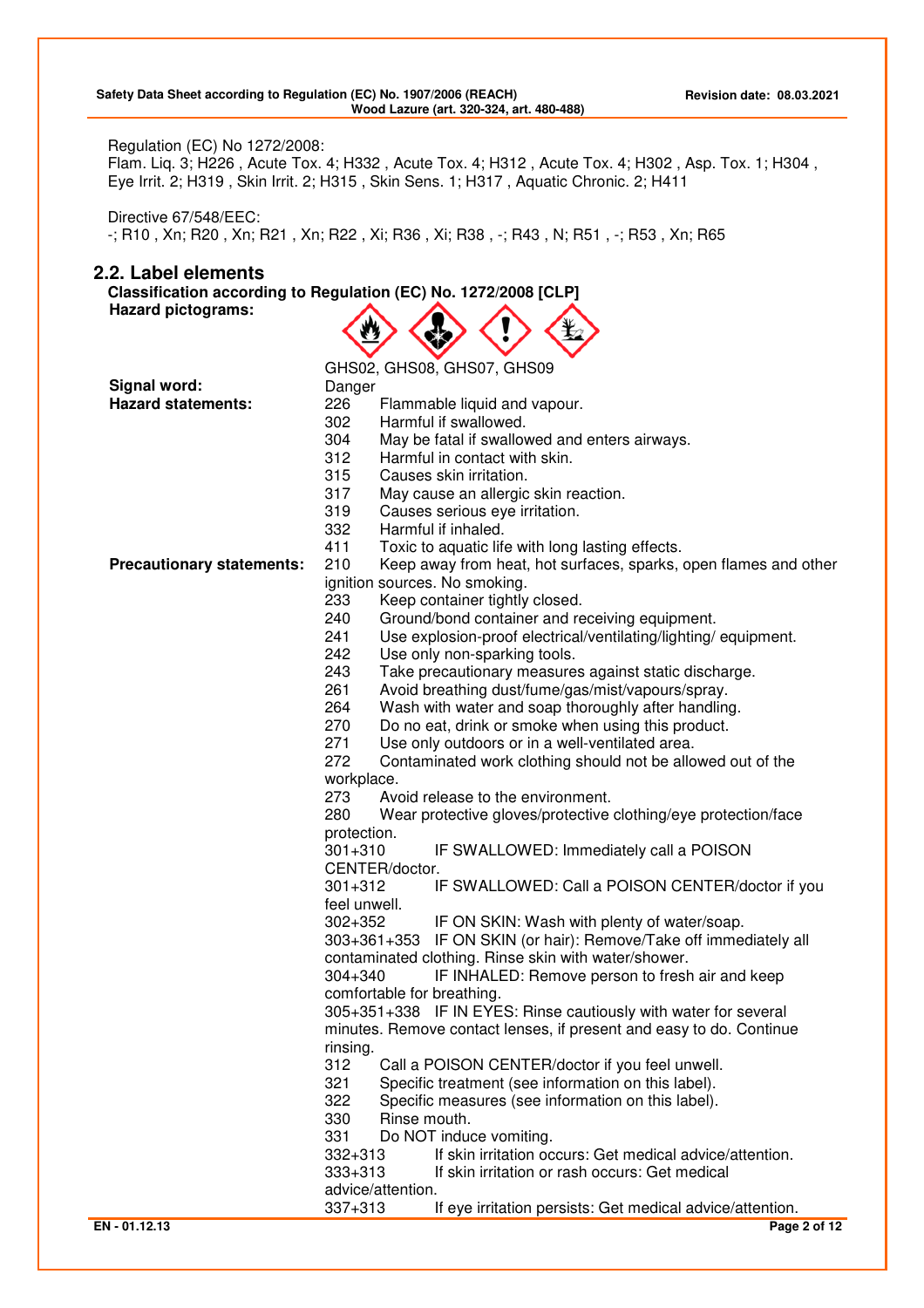**Safety Data Sheet according to Regulation (EC) No. 1907/2006 (REACH) Revision date: 08.03.2021 Wood Lazure (art. 320-324, art. 480-488)** 

362 Take off contaminated clothing.

363 Wash contaminated clothing before reuse.

370+378 In case of fire: Use alcohol resistant foam to extinguish.

391 Collect spillage.

403+235 Store in a well-ventilated place. Keep cool.

- 405 Store locked up.
- 501 Dispose of contents/container to waste disposal.

# **Classification according to Directive 67/548/EEC or 1999/45/EC**

**Hazard symbols:** 



Xn Harmful.

N Dangerous for the environment.

**R-phrases:** 10 Flammable.<br>20/21/22 Har

Harmful by inhalation, in contact with skin and if swallowed.

36/38 Irritating to eyes and skin.

43 May cause sensitization by skin contact.

51/53 Toxic to aquatic organisms, may cause long-term adverse effects in the aquatic environment.

65 Harmful: may cause lung damage if swallowed.<br>**S-phrases:** 36/37 Wear suitable protective clothing and gloves. Wear suitable protective clothing and gloves.

- 46 If swallowed, seek medical advice immediately and show this container or label.
- 61 Avoid release to the environment. Refer to special instructions/Safety data sheets.

62 If swallowed, do not induce vomiting: seek medical advice immediately and show this container label.

### **2.3. Other hazards**

See attachted safety data sheets and/or usage instructions.

# **SECTION 3: Composition / information on ingredients**

### **3.1. Substances**

Wood glaze is a mixture.

### **3.2. Mixtures**

The mixture consists among other things of the following components.

#### **Composition/information on ingredients**

| Substance:     | EC-no.:   | <b>CAS-No.:</b> | <b>INDEX no.:</b> | <b>REACH-no.:</b>         | Concentration:  | <b>Classification: EC</b><br>1272/2008(CLP):                                                                                                                                                                | <b>Classification:</b><br>67/548/EEC:                                        |
|----------------|-----------|-----------------|-------------------|---------------------------|-----------------|-------------------------------------------------------------------------------------------------------------------------------------------------------------------------------------------------------------|------------------------------------------------------------------------------|
| Turpentine oil | 232-350-7 | 8006-64-2       | 650-002-00-6      | 01-2119502456-<br>45-0000 | $< 50 \%$ (w/w) | Flam. Lig. 3; H226<br>Acute Tox. 4; H332<br>Acute Tox. 4; H312<br>Acute Tox. 4; H302<br>Asp. Tox. 1; H304<br>Eye Irrit. 2; H319<br>Skin Irrit. 2: H315<br>Skin Sens. 1; H317<br>Aquatic Chronic. 2:<br>H411 | $-: R10$<br>Xn: R20/21/22<br>Xi: R36/38<br>$-$ ; R43<br>N: R51/53<br>Xn: R65 |

**Substance with a common (EC) occupational exposure limit value** 

|  | Substance: | $\mathbf{r}$<br>EC-no.: | <b>CAS-No</b> | <b>INDEX no.:</b> | REACH-no | <b>Concentration:</b> | <b>Classification: EC</b><br>1272/2008(CLP): | <b>Classification:</b><br>67/548/EEC: |
|--|------------|-------------------------|---------------|-------------------|----------|-----------------------|----------------------------------------------|---------------------------------------|
|--|------------|-------------------------|---------------|-------------------|----------|-----------------------|----------------------------------------------|---------------------------------------|

(Full text of R-, H- and EUH-phrases: see section 16.)

### **Additional information**

none

**EN - 01.12.13 Page 3 of 12**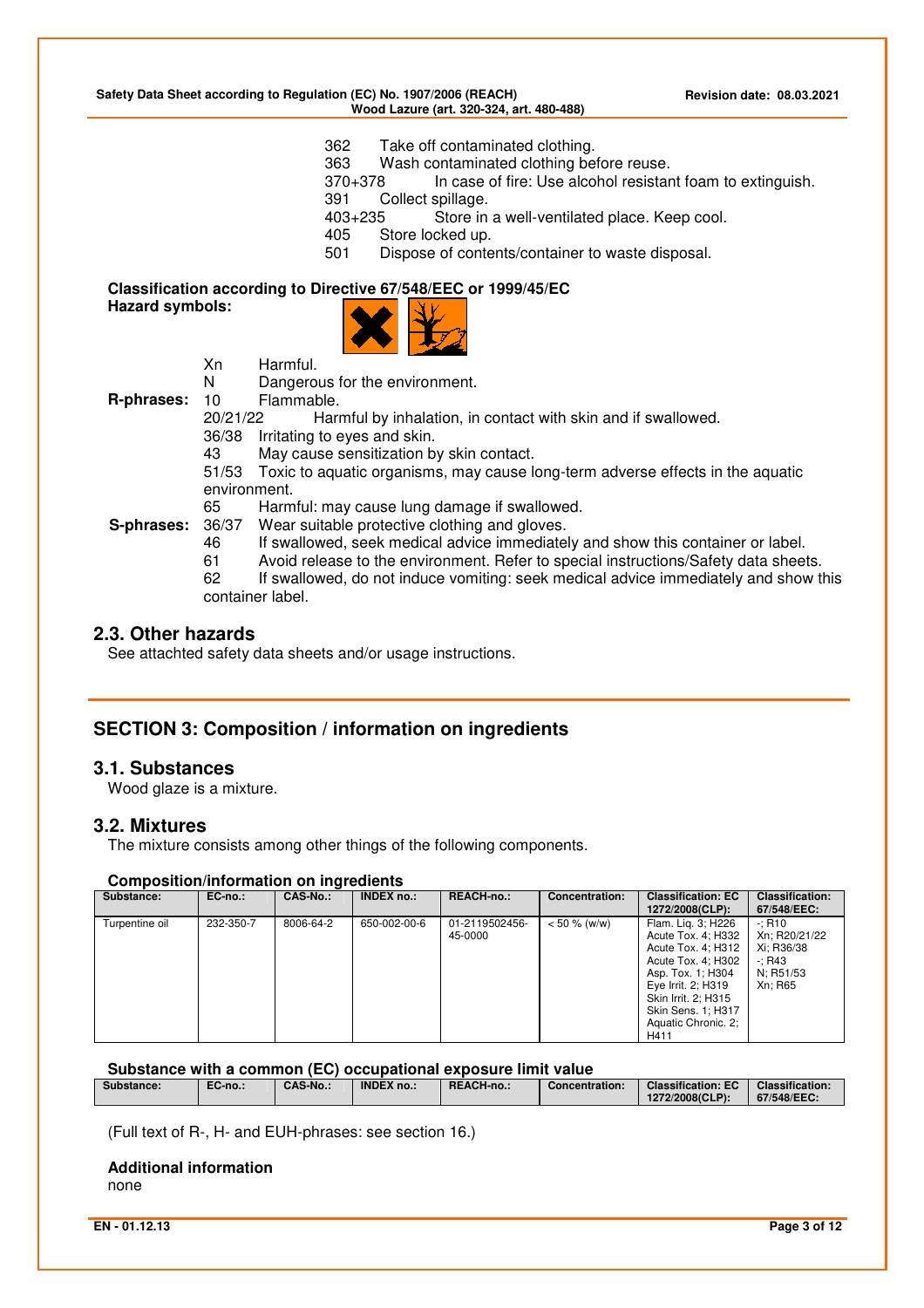# **SECTION 4: First aid measures**

### **4.1. Description of first aid measures**

| In case of accident or if you feel unwell, seek medical advice immediately<br>(show safety data sheet if possible). Take off immediately all contaminated<br>clothing.                |
|---------------------------------------------------------------------------------------------------------------------------------------------------------------------------------------|
| Move victim to fresh air. Put victim at rest and keep warm. Seek medical<br>attention if problems persist.                                                                            |
| After contact with skin, wash immediately with plenty of water and soap. Rub in<br>high-fat content cream. In case of skin irritation, seek medical treatment.                        |
| In case of contact with eyes, rinse immediately with plenty of flowing water for<br>10 to 15 minutes holding eyelids apart. Subsequently consult an<br>ophthalmologist.               |
| Rinse mouth immediately and drink large quantities of water. No administration<br>in cases of unconsiousness or cramps. Do not induce vomiting. Immediately<br>get medical attention. |
|                                                                                                                                                                                       |

**Self-protection of the first aider:** First aid assistant: Pay attention to self-protection!

# **4.2. Most important symptoms and effects, both acute and delayed**

| Symptoms:                | No symptoms known up to now. |
|--------------------------|------------------------------|
| <b>Nature of Hazard:</b> | No risks worthy of mention.  |

# **4.3. Indication of any immediate medical attention and special treatment needed**

**Notes for the doctor:** Let water be swallowed in little sips (dilution effect). **Special treatment:** First Aid, decontamination, treatment of symptoms.

# **SECTION 5: Firefighting measures**

# **5.1. Extinguishing media**

Water fog. alcohol resistant foam. Dry extinguishing powder. Carbon dioxide (CO2).

**Unsuitable extinguishing media:** High power water jet.

### **5.2. Special hazards arising from the substance or mixture**

Can be released in case of fire: Carbon dioxide (CO2). Carbon monoxide.

# **5.3. Advice for firefighters**

### **General information**

Move undamaged containers from immediate hazard area if it can be done safely. Use water spray/stream to protect personnel and to cool endangered containers.

### **Special protective equipment for firefighters:**

In case of fire: Wear self-contained breathing apparatus.

### **Additional information**

Collect contaminated fire extinguishing water separately. Do not allow entering drains or surface water.

# **SECTION 6: Accidental release measures**

# **6.1. Personal precautions, protective equipment and emergency procedures**

**EN - 01.12.13 Page 4 of 12** Wear personal protection equipment. Guide people to safety. Provide adequate ventilation. Remove all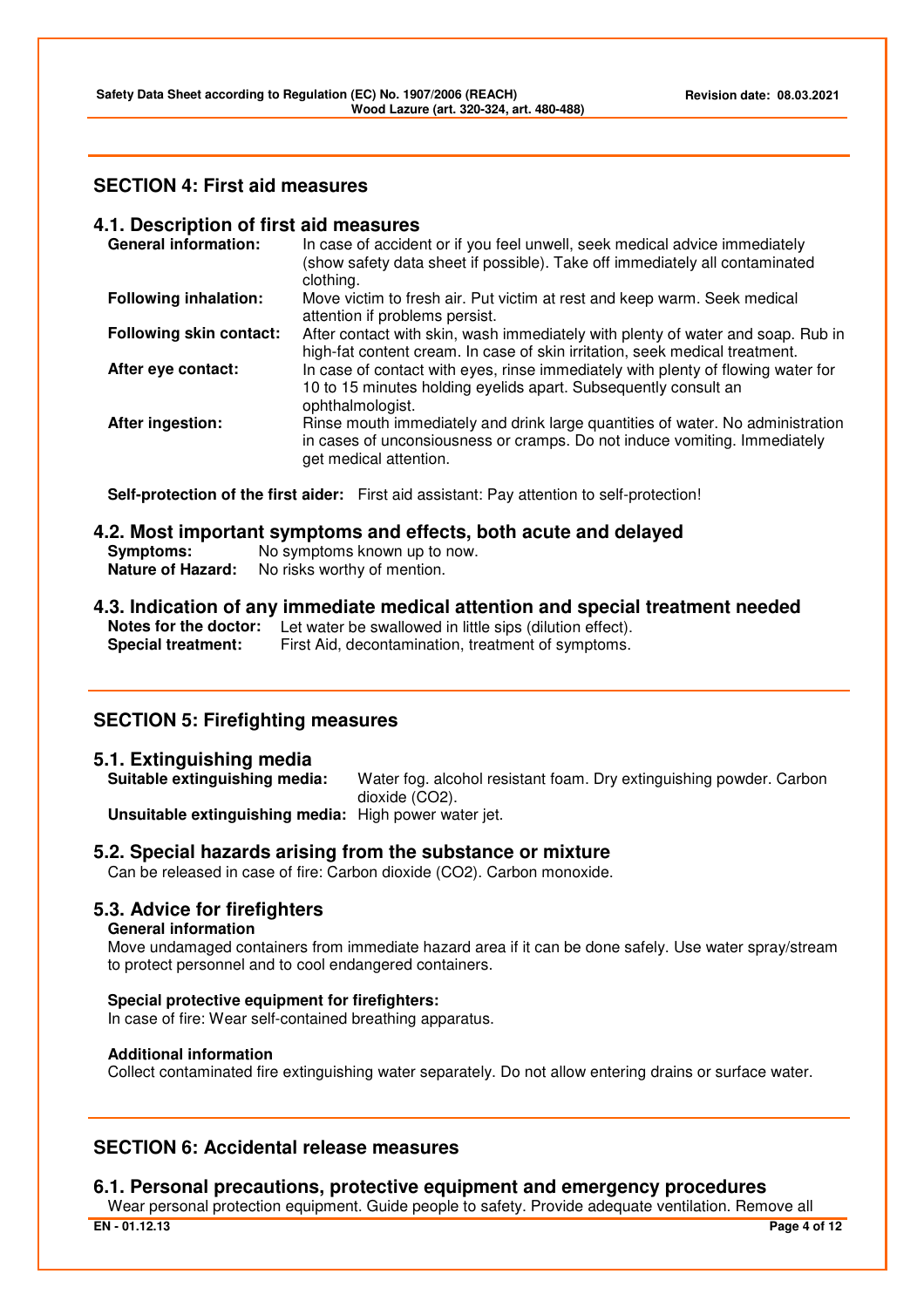sources of ignition. Keep away from unprotected people. Keep upwind. Eliminate leaks immediately.

### **6.2. Environmental precautions**

Do not empty into drains or the aquatic environment. Do not allow to enter into soil/subsoil.

### **6.3. Methods and material for containment and cleaning up**

Absorb with liquid-binding material (e.g. sand, diatomaceous earth, acid- or universal binding agents). Treat the assimilated material according to the section on waste disposal. Avoid generation of dust. Clear contaminated area thoroughly. Wash with generous amount of water.

# **6.4. Reference to other sections**

Safe handling: see section 7 Personal protection equipment: see section 8 Disposal: see section 13

# **SECTION 7: Handling and storage**

# **7.1. Precautions for safe handling**

#### **Advices on safe handling**

Keep away from sources of ignition - No smoking. Take precautionary measures against static discharge. Do not breathe gas/fumes/vapour/spray.

### **Technical measures**

Provide for sufficient ventilation and punctiform suction at critical points.

### **Precautions against fire and explosion**

Take precautionary measures against static discharges. Vapours may form explosive mixtures with air.

### **Additional information**

none

# **7.2. Conditions for safe storage, including any incompatibilities**

**Technical measures and storage conditions** 

Ensure adequate ventilation of the storage area. Keep away from sources of ignition - No smoking. Take precautionary measures against static discharges.

### **Packaging materials**

Keep/Store only in original container. Keep container tightly closed.

**Requirements for storage rooms and vessels**  Keep container tightly closed and in a well-ventilated place.

**Hints on joint storage**  Do not store together with: Oxidizing agents.

**Storage class:** 3

**Further information on storage conditions**  Protect against: heat.

### **7.3. Specific end use(s)**

Observe instructions for use.

# **SECTION 8: Exposure controls/personal protection**

**EN - 01.12.13 Page 5 of 12**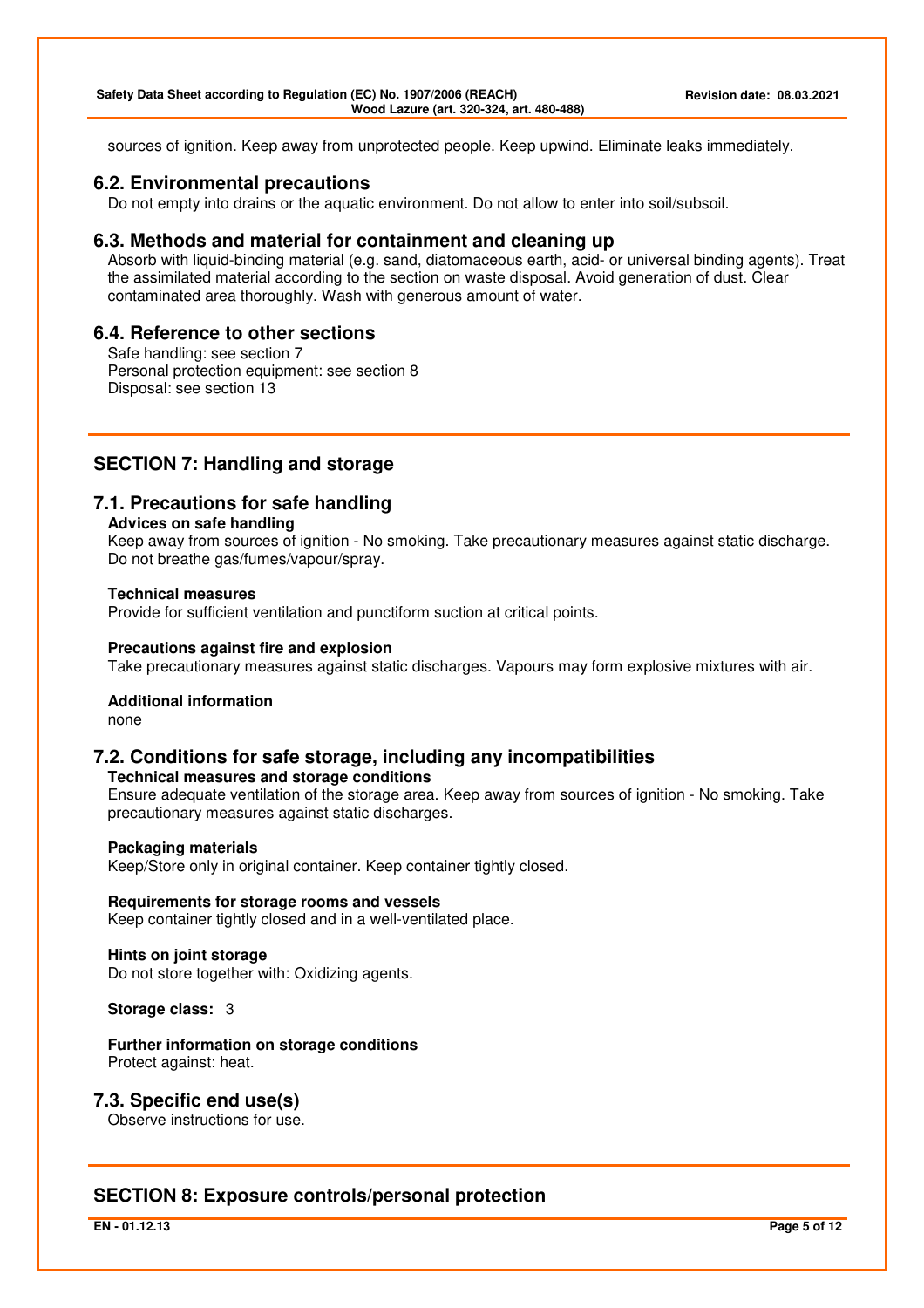# **8.1. Control parameters**

### **occupational exposure limit value**

| Substance: | <b>CAS-No</b> | <b>Source:</b> | <b>Occupational</b>   | Limitation of   | <b>Remark:</b> |
|------------|---------------|----------------|-----------------------|-----------------|----------------|
|            |               |                | exposure limit value: | exposure peaks: |                |

#### **Substance with a common (EC) occupational exposure limit value**

| Substance: | CAS-No | Source: | Occupational          | ∟imitation of   | <b>Remark:</b> |
|------------|--------|---------|-----------------------|-----------------|----------------|
|            |        |         | exposure limit value: | exposure peaks: |                |

### **DNEL-/PNEC-values**

**DNEL value** 

| Substance:        | <b>CAS-No.:</b> | <b>DNEL/DMEL</b> | luetru<br>Industr | Professional | consumer |
|-------------------|-----------------|------------------|-------------------|--------------|----------|
|                   |                 |                  |                   |              |          |
| <b>DNEC Value</b> |                 |                  |                   |              |          |

#### **PNEC Value**

| ---------------- |                            |                        |                    |                         |          |
|------------------|----------------------------|------------------------|--------------------|-------------------------|----------|
| Substance:       | M <sub>o</sub><br>"JAJ-IVO | $F = F$<br><b>PNEL</b> | industry<br>Vorker | Worker.<br>professional | consumer |
|                  |                            |                        |                    |                         |          |

### **Risk management measures according to used control banding approach**  none

#### **Additional information**

Does not contain substances above concentration limits fixing an occupational exposure limit.

### **8.2. Exposure controls**

### **Occupational exposure controls**

Provide for sufficient ventilation and punctiform suction at critical points. Technical measures and the application of adequate working methods take priority over the use of personal protection equipment.

#### **General protection and hygiene measures**

Do not eat, drink, smoke or sneeze at the workplace. Wash hands before breaks and at the end of work. Apply skin care products after work. Wash contaminated clothing prior to re-use.

### **Personal protection equipment**

Only wear fitting, comfortable and clean protective clothing.

### **Respiratory protection**

Respiratory protection required in case of: Formation of aerosol. gas filtering equipment (EN 141).

#### **Hand protection**

Tested protective gloves are to be worn: German Industry Norms (DIN) / European Norms (EN): DIN EN 374 Suitable material: Butyl rubber. FKM (fluororubber).

### **Eye/face protection**

Tightly sealed safety glasses.

### **Body protection**

Suitable protection of the body: Overall. For the protection against direct skin contact, body protective clothing is essential (in addition to the usual working clothes). Only wear fitting, comfortable and clean protective clothing.

### **Environmental exposure controls**

refer to chapter 7. No further action is necessary.

### **Consumer exposure controls**

refer to chapter 7. No further action is necessary.

#### **Exposure Scenario**  none

**EN - 01.12.13 Page 6 of 12**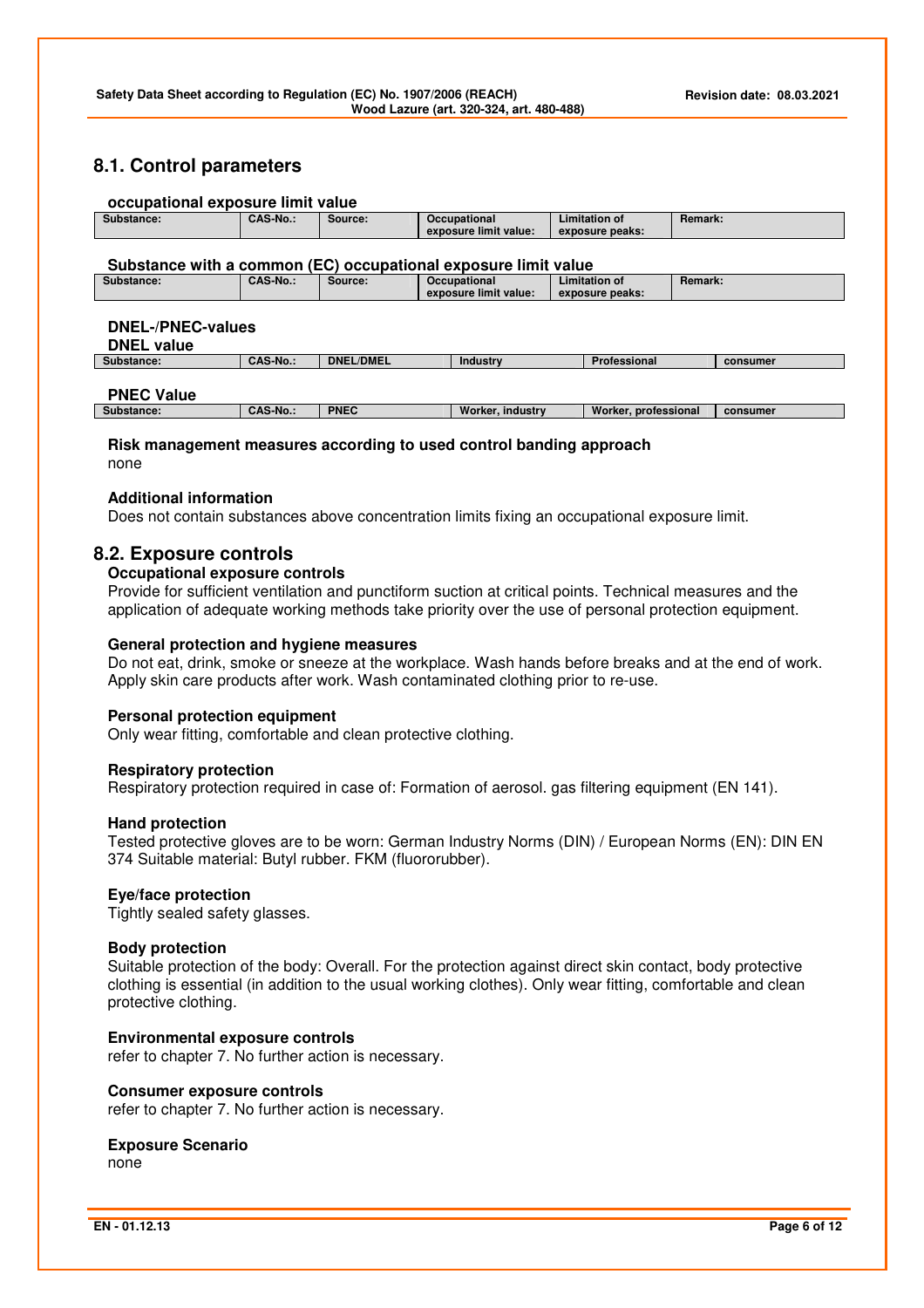# **SECTION 9: Physical and chemical properties**

# **9.1. Information on basic physical and chemical properties**

| <u>monnation on pasiv physical and chemical properties</u><br>Appearance |                   |      |                          |
|--------------------------------------------------------------------------|-------------------|------|--------------------------|
| <b>Physical state:</b>                                                   | liquid            |      |                          |
| Colour:                                                                  | No data available |      |                          |
| Odour:                                                                   | characteristic    |      |                          |
| <b>Odour threshold:</b>                                                  | No data available |      |                          |
|                                                                          |                   |      |                          |
| Safety relevant basis data                                               |                   |      |                          |
|                                                                          | parameter         | unit | remark                   |
| Density:                                                                 |                   |      | No data available        |
| <b>Bulk density:</b>                                                     |                   |      | not applicable           |
| pH:                                                                      |                   |      | No data available        |
| Melting point/freezing point:                                            |                   |      | No data available        |
| Initial boiling point and boiling                                        |                   |      | No data available        |
| range:                                                                   |                   |      |                          |
| Flash point:                                                             |                   |      | approx. 36°C             |
| Flammability (solid, gas):                                               |                   |      | No data available        |
| <b>Explosivity:</b>                                                      |                   |      | No data available        |
| Lower explosion limit:                                                   |                   |      | not applicable           |
| <b>Upper explosion limit:</b>                                            |                   |      | not applicable           |
| Ignition temperature:                                                    |                   |      | No data available        |
| <b>Decomposition temperature:</b>                                        |                   |      | No data available        |
| <b>Oxidizing potential:</b>                                              |                   |      | No data available        |
| Vapour pressure:                                                         |                   |      | No data available        |
| Vapour density:                                                          |                   |      | No data available        |
| <b>Evaporation rate:</b>                                                 |                   |      | No data available        |
| <b>Water solubility:</b>                                                 |                   |      | No data available        |
| Fat solubility:                                                          |                   |      | No data available        |
| Soluble in:                                                              |                   |      | not applicable           |
| <b>Partition coefficient: n-</b>                                         |                   |      | No data available        |
| octanol/water:                                                           |                   |      |                          |
| <b>Viscosity:</b>                                                        |                   |      | No data available        |
| <b>Solvent separation test:</b>                                          |                   |      | data<br>available<br>No. |
| <b>Solvent content:</b>                                                  |                   |      | No data available        |
|                                                                          |                   |      |                          |

# **9.2. Other information**

none

# **SECTION 10: Stability and reactivity**

### **10.1. Reactivity**

Vapours may form explosive mixtures with air.

### **10.2. Chemical stability**

With proper storage and handling the product is stable.

# **10.3. Possibility of hazardous reactions**

Violent reaction with: Oxidizing agents.

# **10.4. Conditions to avoid**

heat. Keep away from sources of ignition - No smoking.

# **10.5. Incompatible materials**

**EN - 01.12.13 Page 7 of 12**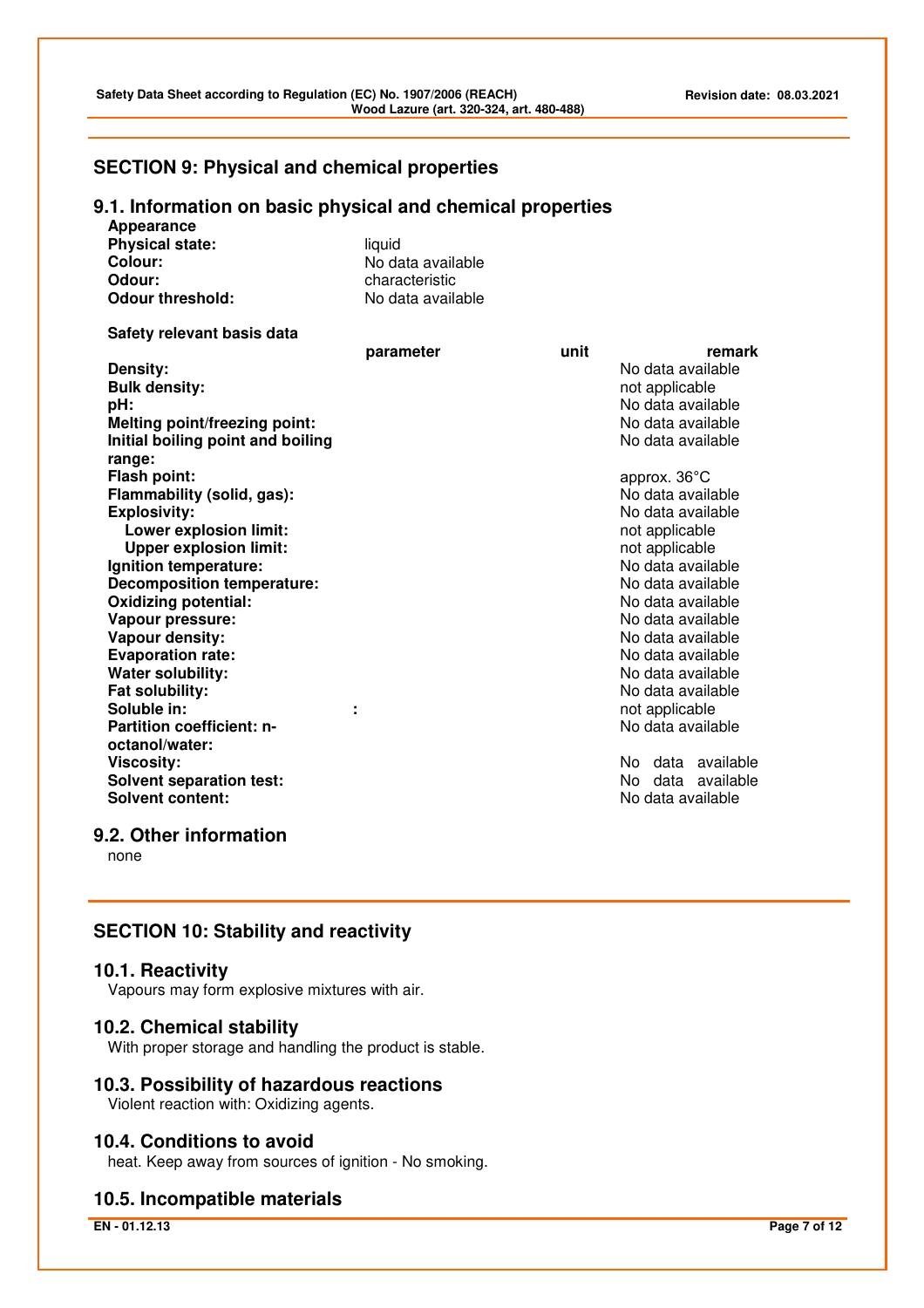Oxidizing agents.

# **10.6. Hazardous decomposition products**

Can be released in case of fire: Carbon dioxide. Carbon monoxide.

# **Additional information**

none

# **SECTION 11: Toxicological information**

# **11.1. Information on toxicological effects**

Data apply to the principal component.

#### **Acute toxicity**

| <b>AVUIV IVAIVILY</b> |                 |                                                           |
|-----------------------|-----------------|-----------------------------------------------------------|
| Substance:            | <b>CAS-No.:</b> | ∣ information<br>Toxicological                            |
| Turpentine oil        | 8006-64-2       | 'Rat.<br>5760 ma/ka<br>$LD50^+$<br>Acute toxicity<br>oral |

### **Specific symptoms in laboratory animals**

No information available.

#### **Irritation and etching**

Irritant effect on the skin irritant. Irritant effect on the eye irritant. Irritant effect on the respiratory tract Not an irritant. Additional information not corrosive

### **Sensitization**

May cause sensitization in susceptible people.

### **Repeated dose toxicity (subacute, subchronic, chronic)**

No risks worthy of mention.

### **CMR effects (carcinogenicity, mutagenicity and toxicity for reproduction)**

**Carcinogenicity**  No indications of human carcinogenicity exist. Germ cell mutagenicity No indications of human germ cell mutagenicity exist. Reproductive toxicity No indications of human reproductive toxicity exist.

#### **General remarks**

none

**Practical experience/human evidence**  none

**Other observations**  none

**Other information**  none

**EN - 01.12.13 Page 8 of 12**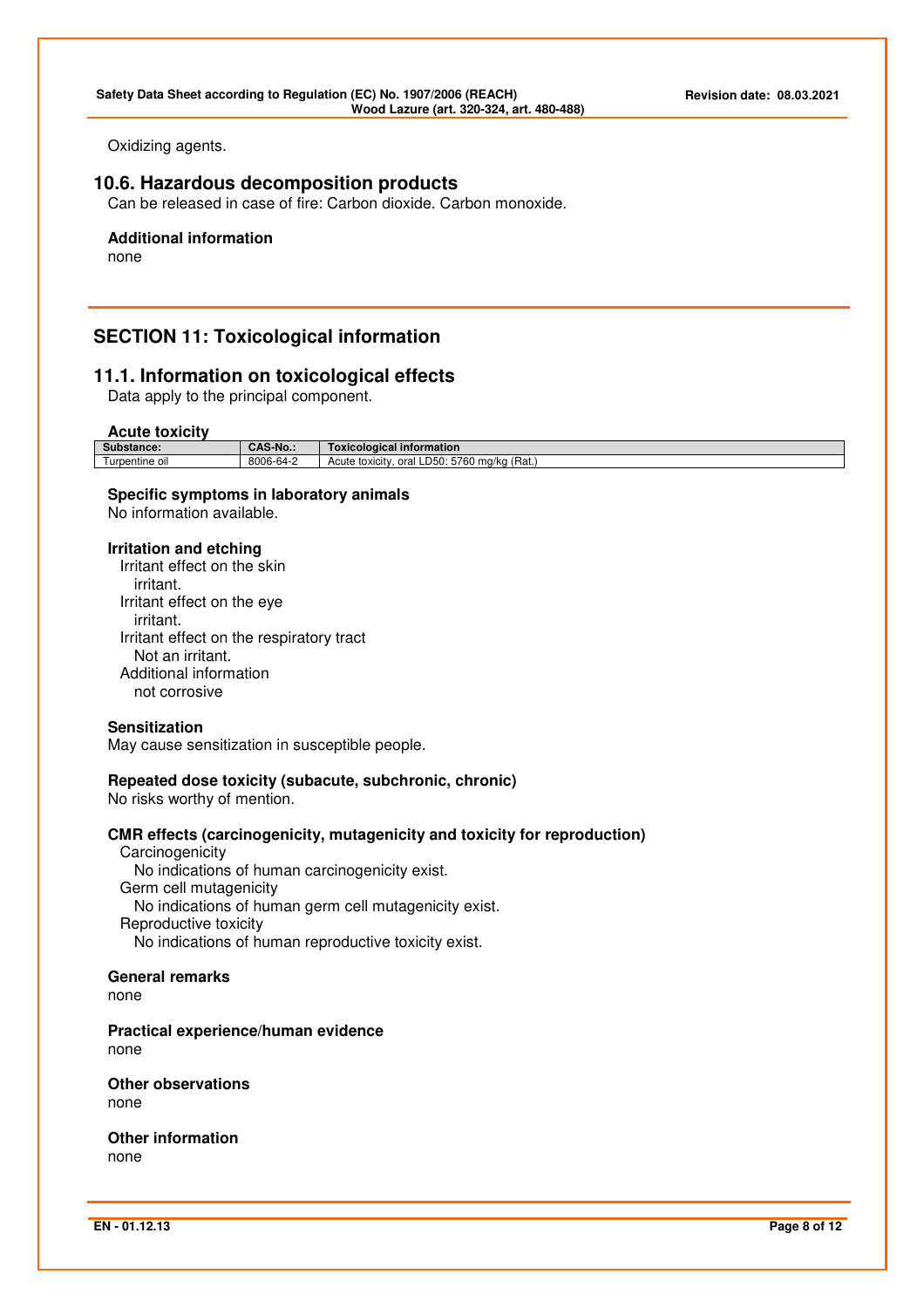# **SECTION 12: Ecological information**

### **12.1. Toxicity**

There are no data available on the mixture itself.

# **Ecotoxicity**

**Substance: CAS-No.: Ecotoxicity** 

# **12.2. Persistence and degradability**

Easily biodegradable (concerning to the criteria of the OECD)

### **12.3. Bioaccumulative potential**

No indication of bio-accumulation potential.

### **12.4. Mobility in soil**

none

# **12.5. Results of PBT and vPvB assessment**

This substance does not meet the criteria for classification as PBT or vPvB.

# **12.6. Other adverse effects**

none

### **Further ecological information**

Do not empty into drains or the aquatic environment. Do not allow to enter into soil/subsoil.

#### **Further details**

none

# **SECTION 13: Disposal considerations**

### **13.1. Waste treatment methods**

#### **Appropriate disposal/Product**

Waste disposal according to EC Directives 75/442/EEC and 91/689/EEC on waste and hazardous waste in their latest versions.

#### **Appropriate disposal / Package**

Cleaned containers may be recycled. Handle contaminated packaging in the same way as the substance itself.

#### **List of proposed waste codes/waste designations in accordance with EWC**

According to EAKV, allocation of waste identity numbers/waste descriptions must be carried out in a specific way for every industry and process.

| Waste code product:   | 08 01 11 - waste paint and varnish containing organic solvents or other  |
|-----------------------|--------------------------------------------------------------------------|
|                       | dangerous substances                                                     |
| Waeta coda nackaging. | 15.01.10 - packaging containing residuos of or contaminated by dangerous |

#### **Waste code packaging:** 15 01 10 - packaging containing residues of or contaminated by dangerous substances

### **remark**

Waste disposal according to official state regulations.

# **SECTION 14: Transport information**

**EN - 01.12.13 Page 9 of 12**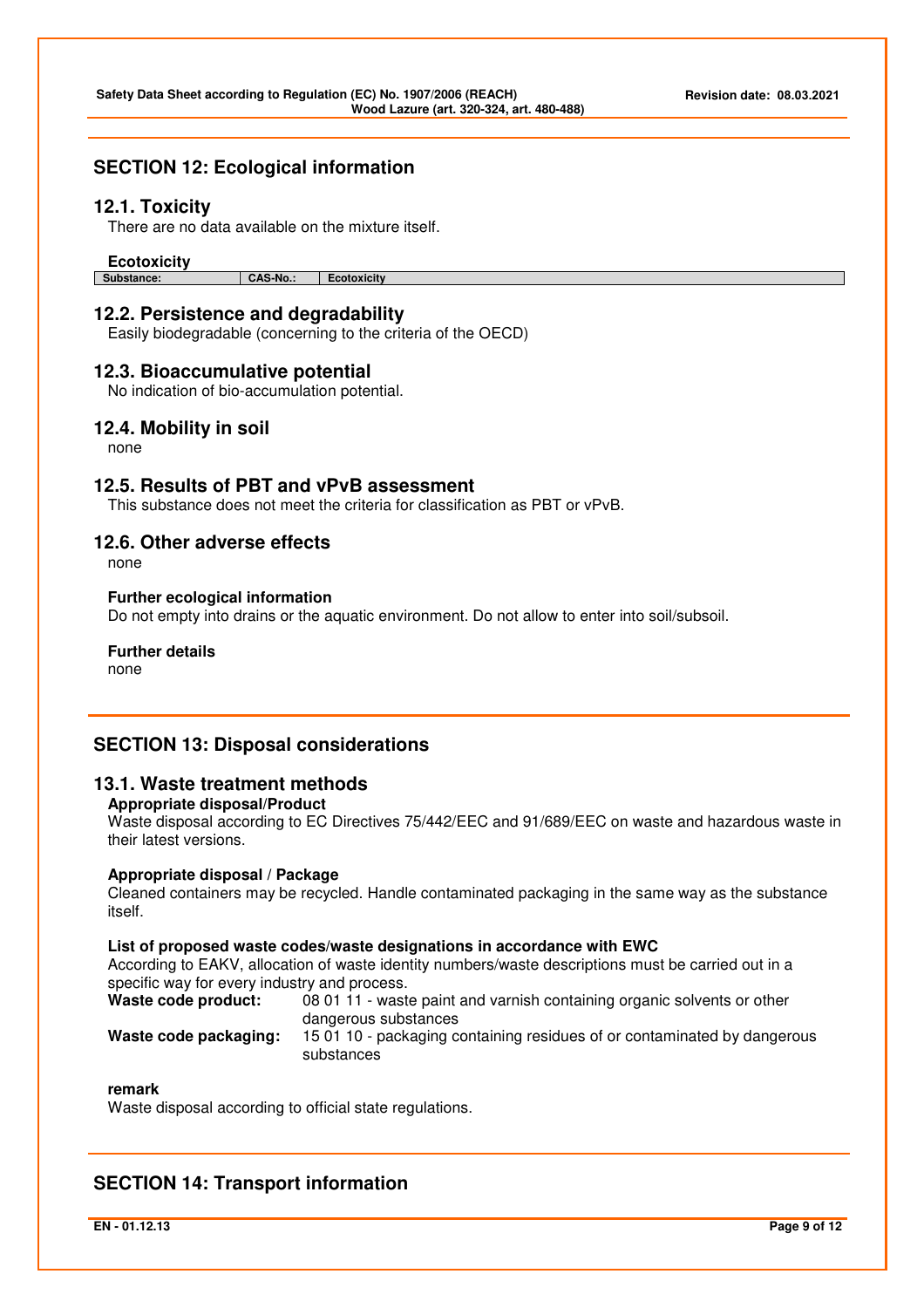### **14.1. UN number**

**UN No.:** 1993 Flammable liquids, n.o.s. (containing Turpentine)

# **14.2. UN proper shipping name Official directive for the transport**

**Turpentine** DIPENTENE, ISOPROPYLTOLUENE

**Proper Shipping name Turpentine** DIPENTENE, ISOPROPYLTOLUENE

# **14.3. Transport hazard class(es)**

**Hazard label(s):** 3 **Classification code:** F1



**14.4. Packing group Packing group:** III

**14.5. Environmental hazards Environmental hazards:** ENVIRONMENTALLY HAZARDOUS

# **14.6. Special precautions for user**

**Land transport (ADR/RID) Remark:** none

**Transport category:** 3 **Tunnel restriction code:** D/E **Special provisions:** - **Limited quantity (LQ):** 5 L

**Sea transport (IMDG) Special Provisions:** Materials to avoid: Oxidizing agents. **Remark:** none<br>**EmS-No:** F-E, S-E **MFAG:** 313 **Marine pollutant:**  $YES(P)$ **Special provisions:** - **Limited quantity (LQ):** 5 L

**UN proper shipping name Remark:** none **Limited quantity (LQ):** 5 L

**14.7. Transport in bulk according to Annex II of MARPOL 73/78 and the IBC Code Remark:** none

# **SECTION 15: Regulatory information**

**Labeling Hazardous component(s) for labelling**  Turpentine oil

**Special labelling of particular preparations**  Safety data sheet available for professional user on request.

# **15.1. Safety, health and environmental regulations/legislation specific for the substance or mixture**

**EN - 01.12.13 Page 10 of 12**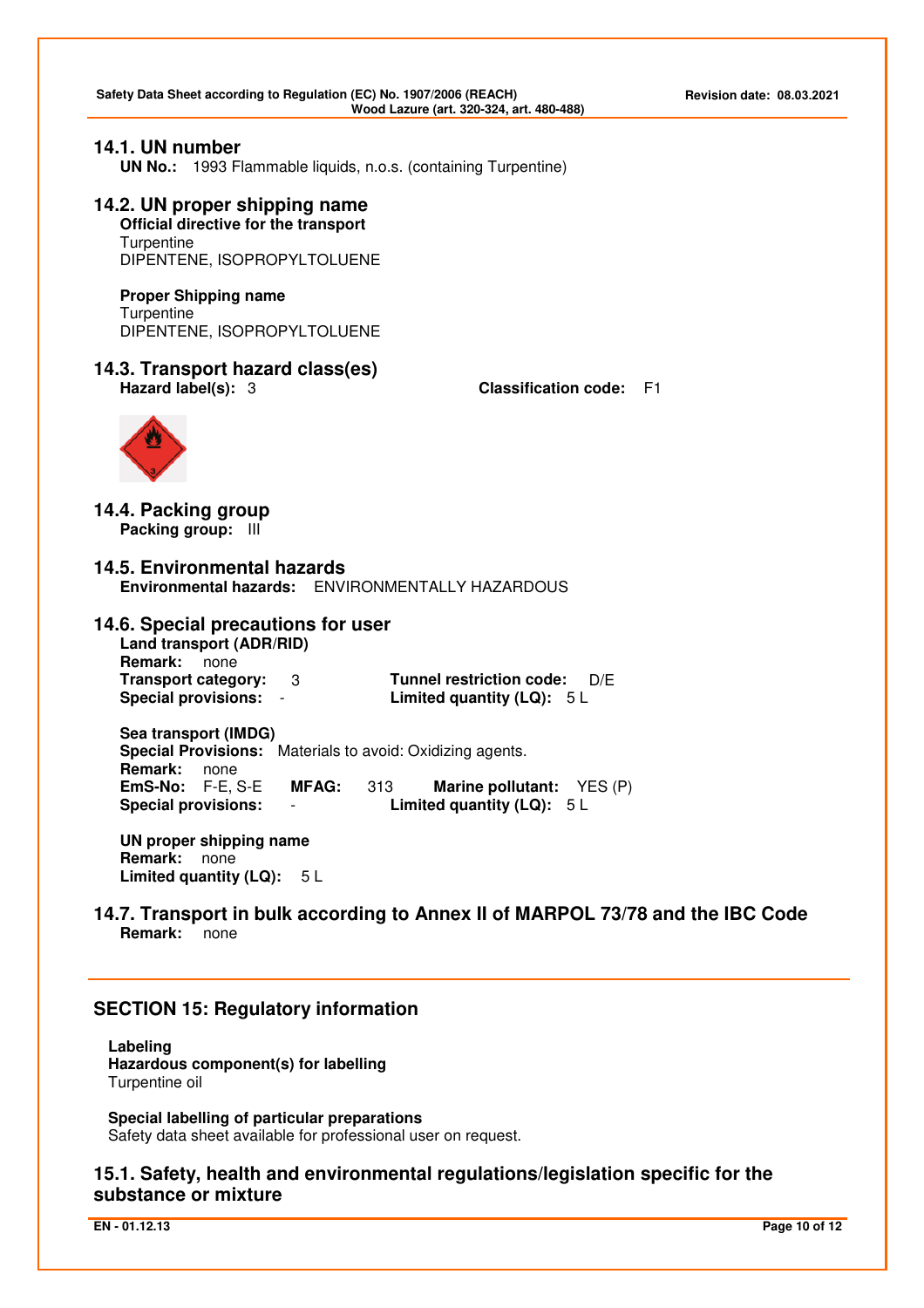**Safety Data Sheet according to Regulation (EC) No. 1907/2006 (REACH) Revision date: 08.03.2021 Wood Lazure (art. 320-324, art. 480-488)** 

### **EU legislation**

**Information according to 1999/13/EC about limitation of emissions of volatile organic compounds (VOC-guideline).** 

none

**Regulation (EC) No 2037/2000 concerning materials, which cause damage to the ozone layer.**  none

**Regulation (EC) No. 648/2004 (Detergents regulation)** none

### **National regulations**

Observe in addition any national regulations!

**Restrictions of occupation**  none

**Storage class**  3

**Water hazard class (WGK)**  2 water pollutant (WGK 2)

**Other regulations, restrictions and prohibition regulations**  none

### **15.2. Chemical Safety Assessment**

**For this preparation a chemical safety assessment has been carried out:** 

For this substance a chemical safety assessment has not been carried out.

# **SECTION 16: Other information**

### **Relevant R-, H- and EUH-phrases (Number and full text)**

#### **Hazard statements**

- 226 Flammable liquid and vapour.<br>302 Harmful if swallowed.
- Harmful if swallowed.
- 304 May be fatal if swallowed and enters airways.
- 312 Harmful in contact with skin.<br>315 Causes skin irritation.
- Causes skin irritation.
- 317 May cause an allergic skin reaction.
- 319 Causes serious eye irritation.
- 332 Harmful if inhaled.
- 411 Toxic to aquatic life with long lasting effects.

### **R-phrases**

10 Flammable.

20/21/22 Harmful by inhalation, in contact with skin and if swallowed.

36/38 Irritating to eyes and skin.

- 43 May cause sensitization by skin contact.
- 51/53 Toxic to aquatic organisms, may cause long-term adverse effects in the aquatic environment.
- 65 Harmful: may cause lung damage if swallowed.

### **Training advice**

none

**Recommended restrictions of use** 

refer to chapter 1.